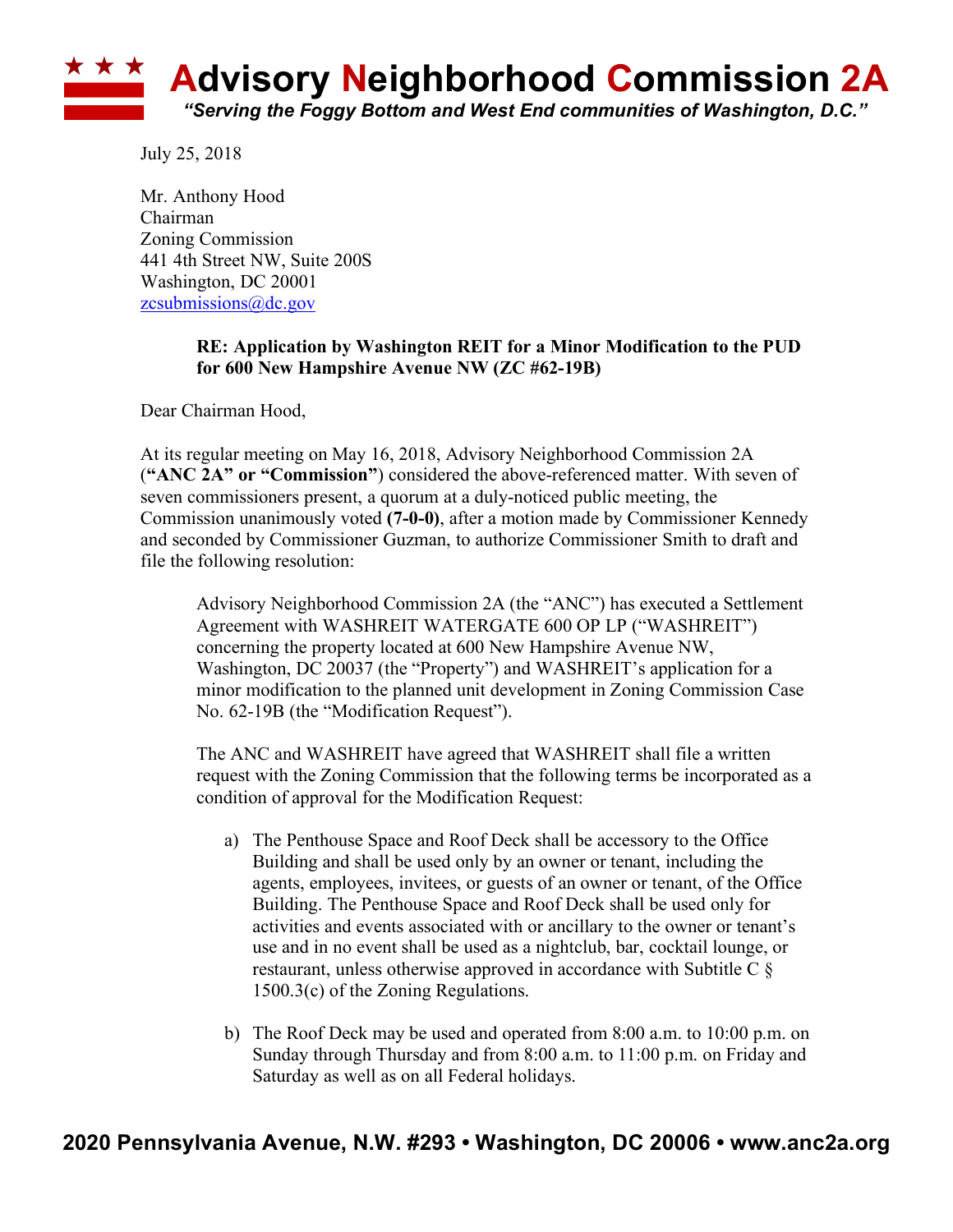

c) There shall be no amplified music played on the Roof Deck at any time. There may be amplified music played in the Penthouse Space provided that any windows and/or doors remain closed. Notwithstanding this condition, the Penthouse Space and Roof Deck shall otherwise be operated in full compliance with the noise ordinances of Title 20 of the District of Columbia Municipal Regulations.

Alternatively, if the Zoning Commission does not incorporate these conditions of approval into an order approving the Modification Request, then WASHREIT has agreed to draft and record a covenant in the Land Records of the District of Columbia against the Property, which will outline these conditions.

In return, the ANC has agreed to not oppose the Modification Request and, accordingly, files this formal letter of support for the Modification Request.

Commissioner William Kennedy Smith (2A04@anc.dc.gov) is the Commission's representative in this matter.

ON BEHALF OF THE COMMISSION.

Sincerely,

Willi K Suite no

William Kennedy Smith, MD Chairperson

CC: Anthony Chang, Vice President of Asset Management, Washington REIT Christine Shiker, Counsel for the Applicant Meridith Moldenhauer, Counsel for ANC 2A Eric DeBear, Counsel for ANC 2A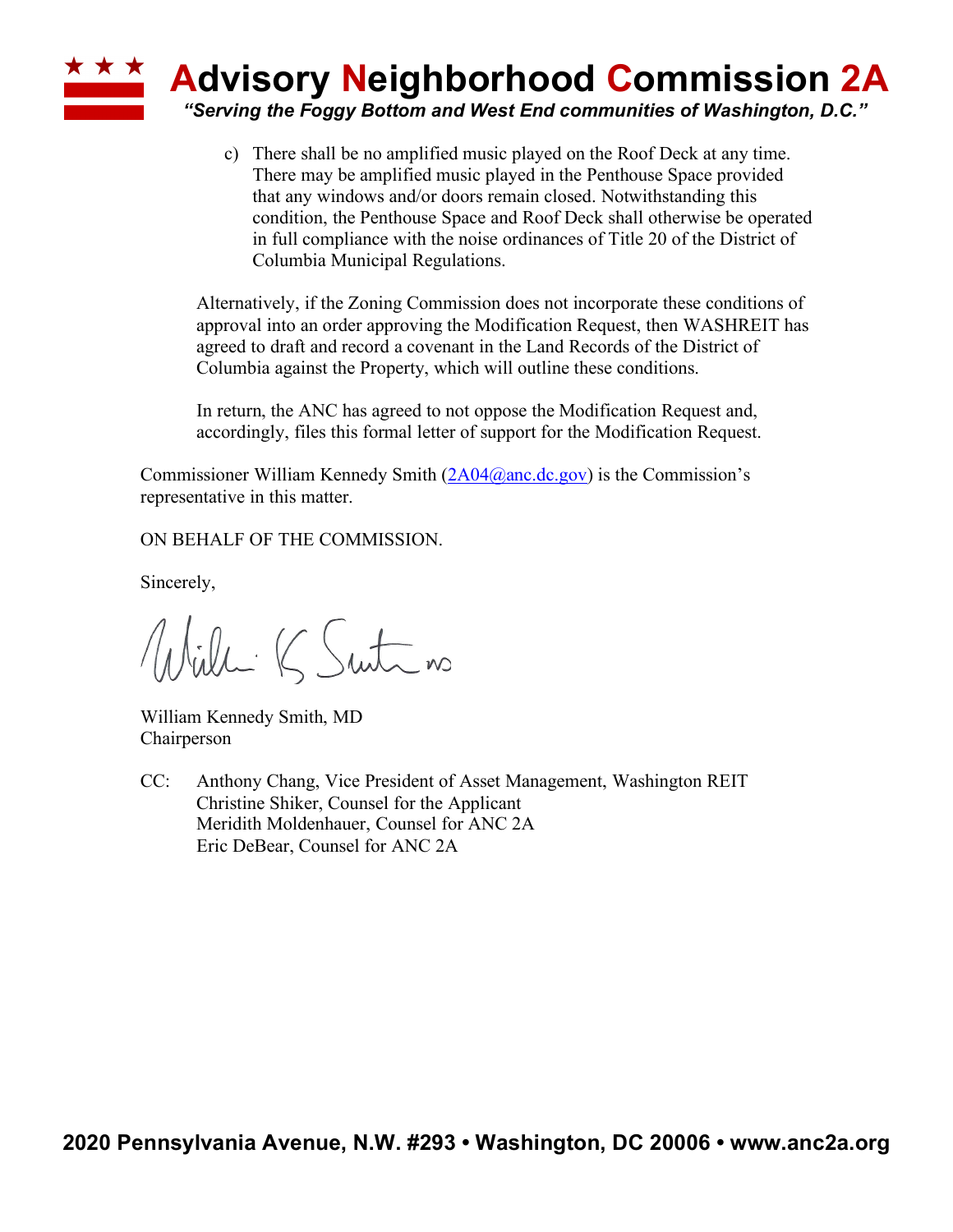# **Attachment A**

**Settlement Agreement Between ANC 2A and WASHREIT WATERGATE 600 OP LP**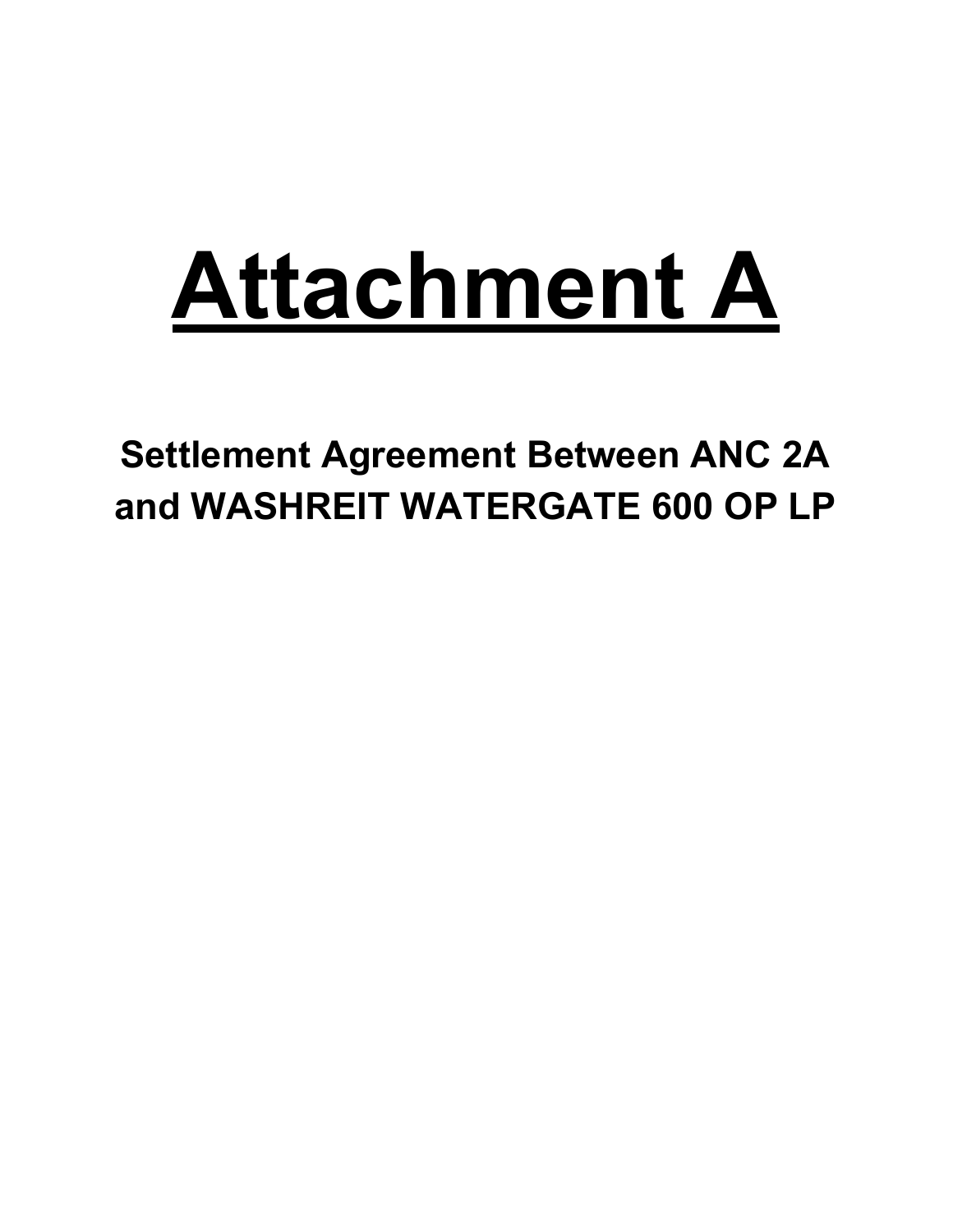### **SETTLEMENT AGREEMENT**

**THIS SETTLEMENT AGREEMENT** is made and entered into as of this **6** day of , 2018 (the "Execution Date") by and between ADVISORY NEIGHBORHOOD  $\omega_{\rm M}$ COMMISSION 2A ("ANC"), having an address at 2020 Pennsylvania Avenue NW, Suite 293, Washington, DC 20006, and WASHREIT WATERGATE 600 OP LP ("WASHREIT"), having n address of 600 New Hampshire Avenue NW, Washington, DC 20037. The ANC and WASHREIT may be individually referred to as a "Party" or collectively referred to as the "Parties."

#### Recitals

This Settlement Agreement is made with reference to the following facts:

WASHREIT is the owner of property located at 600 New Hampshire Avenue NW. A. Washington, DC 20037 (Square 0008, Lot 811) (the "Property"), which is improved with a 12story building featuring both office and residential uses (the "Office Building"). The Property is located within the jurisdiction of the ANC.

The Office Building is located in Square 8 and is part of the Watergate Planned Unit Β. Development (the "Watergate PUD") that was originally approved by the Zoning Commission for the District of Columbia (the "Zoning Commission) in Case No. 62-19. Further processing and modifications to the Watergate PUD were approved in a number of cases, including Board of Zoning Adjustment ("BZA") Appeal Nos. 7234, 7903, 8117, 9303, and 9919 as well as Zoning Commission Case Nos. 68-58, 72-23, 75-3, 89-6M, 03-16, and 62-19A.

C. On May 16, 2018, WASHREIT presented to the ANC its proposed addition of approximately 1,700 sq. ft. of penthouse habitable space (the "Penthouse Space") to the Office Building (the "Project"). At the May 16, 2018 meeting, the ANC voted unanimously to support the Project subject to the Parties executing a written agreement governing the operation and use of the proposed Penthouse Space and appurtenant roof deck (the "Roof Deck") at the Office Building.

On June 13, 2018, WASHREIT filed an application for a minor modification to the D. Watergate PUD as Zoning Commission Case No. 62-19B (the "Modification Request"), which is attached hereto at Exhibit A, seeking approval from the Zoning Commission to construct the Project. Pursuant to Subtitle C § 1504.3 of the Zoning Regulations of 2016 (the "Zoning Regulations"), the Modification Request may be placed on the Zoning Commission's consent calendar.

Ε. The Parties are desirous of entering into this Agreement to memorialize the terms of use discussed during the May 16, 2018 ANC meeting.

In consideration of the foregoing recitals, and the promises, obligations, and representations set forth herein, the sufficiency of which the Parties hereby acknowledge, this Settlement Agreement sets forth below the terms by which the Parties intend to be legally bound.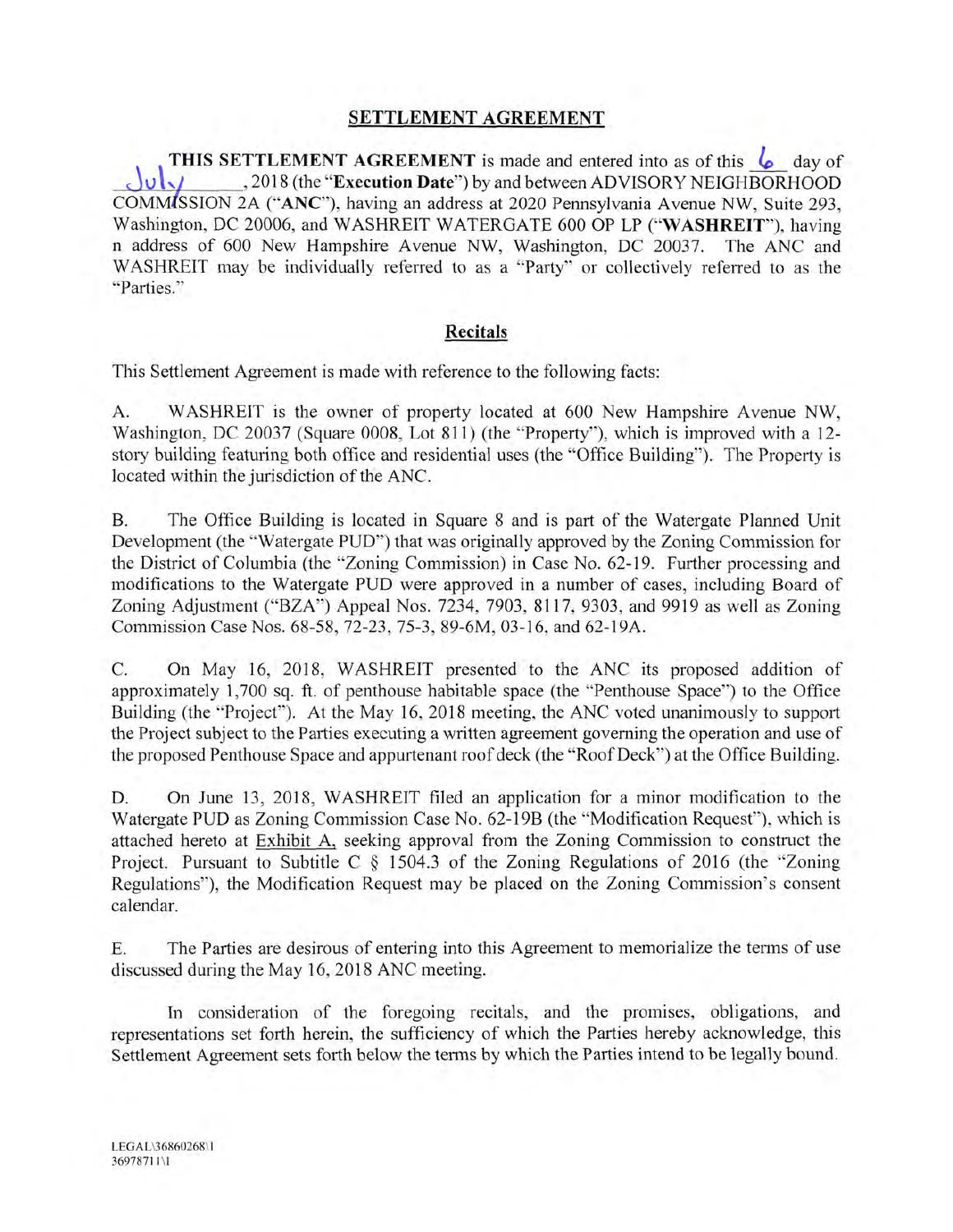# **Terms of Agreement**

1. **Conditions of Approval.** No later than seven (7) business days after the Execution Date, WASHREIT shall file in Zoning Commission Case No. 62-19B a written request that the following terms be incorporated as conditions of approval for the Modification Request.

- (A) The Penthouse Space and Roof Deck shall be accessory to the Office Building and shall be used only by an owner or tenant, including the agents, employees, invitees or guests of an owner or tenant, of the Office Building. The Penthouse Space and Roof Deck shall be used only for activities and events associated with or ancillary to the owner or tenant's use and in no event shall be used as a nightclub, bar, cocktail lounge or restaurant, unless otherwise approved in accordance with Subtitle C  $\S$  1500.3(c) of the Zoning Regulations.
- (B) The Roof Deck may be used and operated from 8:00 a.m. to 10:00 p.m. on Sunday through Thursday and from 8:00 a.m. to 11:00 p.m. on Friday and Saturday as well as on all Federal holidays.
- (C) There shall be no amplified music played on the Roof Deck at any time. There may be amplified music played in the Penthouse Space provided that any windows and/or doors remain closed. Notwithstanding this condition, the Penthouse Space and Roof Deck shall otherwise be operated in full compliance with the noise ordinances of Title 20 of the District of Columbia Municipal Regulations.

2. **Covenant.** If the Zoning Commission approves the Modification Request and the order approving the Modification Request does not include the conditions set forth in Section 1 of this Agreement, then WASHREIT shall draft and record a covenant in the Land Records of the District of Columbia setting forth the conditions of approval stated in Section 1 of this Agreement. This covenant shall be recorded within thirty (30) business days of the date on which the Zoning Commission issues a written order approving the Modification Request. WASHREIT shall incur all costs and expenses associated with drafting and recording such covenant.

3. No Opposition to Project. The ANC, and the members of ANC in their individual capacities, shall not oppose, directly or indirectly, WASHREIT in hearings or other proceeding before governmental entities or agencies, or in any public forum, or as part of an application for a building permit, demolition permit, raze permit, or any other permitting from the Department of Consumer and Regulatory Affairs, or any other governmental agency, so long as WASHREIT incorporates architectural plans for the Property that are consistent with the architectural plans in the Modification Request. While the ANC cannot restrict residents or community groups from making their own statements, the ANC will make best efforts in assuring the Project moves forward as proposed to the Zoning Commission without opposition.

Alteration or Modification. The obligations in this Settlement Agreement do not 4. constitute approval or consent to any future alteration or modification to the Project, as depicted in Exhibit A, or to any building in the Watergate PUD or the Project.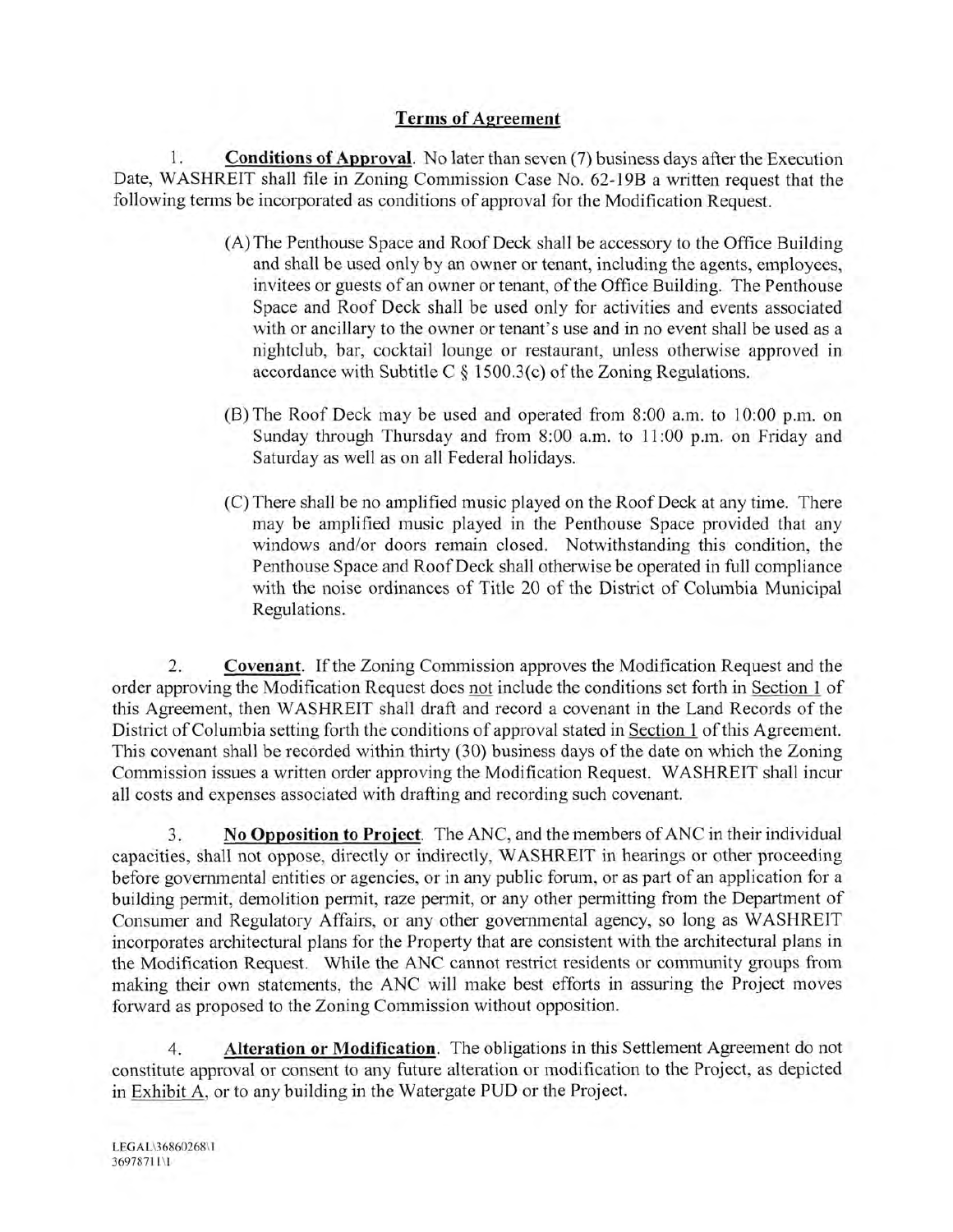5. **Entire Understanding.** This Settlement Agreement constitutes a single, integrated contract expressing the entire understanding between and among the Parties with respect to the subject matter hereof, superseding all negotiations and prior and/or contemporaneous discussions. communications, and contracts of agreement, whether oral or written. The Parties hereby acknowledge that there have been no representations, warranties, covenants or understandings other than those expressly set forth herein. This Settlement Agreement, or any part hereof, may not be amended, modified, changed, waived, or abrogated except in writing executed by all Parties identified herein.

6. **Binding Effect.** This Settlement Agreement shall be binding upon and inure to the benefit of the Parties and their executors, administrators, personal representatives, heirs, successors, assigns, affiliates, subsidiaries, and parent corporations, respectively.

Authority to Bind Party. Each person signing this Settlement Agreement on 7. behalf of a Party represents and warrants that he or she has the full right and authority to enter into this Settlement Agreement on behalf of such Party to fully bind such Party to the terms and obligations of this Settlement Agreement.

Construction of Agreement. Each Party acknowledges that it has had the 8. negotiate modifications to the language  $\circ$ f this opportunity to Settlement Agreement. Accordingly, each Party agrees that in any dispute regarding the interpretation or construction of this Settlement Agreement, no presumption will operate in favor of or against any party hereto by virtue of its role in drafting or not drafting the terms and conditions set forth herein.

Choice of Law. This Settlement Agreement shall be construed and enforced in 9. accordance with the laws of the District of Columbia and applicable federal law. Any dispute regarding any term of this Settlement Agreement shall be construed under and governed by the laws of the District of Columbia.

Choice of Venue. Any action at law, suit in equity, or other judicial proceeding to 10. enforce the terms of this Settlement Agreement shall be brought, if at all, in the Superior Court of the District of Columbia. Each party acknowledges the right of the Superior Court of the District of Columbia to assert personal jurisdiction in any such action over the Parties, and each of these Parties waive and release now and forever any defense that might otherwise exist to the assertion of personal jurisdiction by the Superior Court of the District of Columbia.

Settlement. The Parties acknowledge and agree that this Settlement Agreement is 11. the result of a settlement and compromise. This Settlement Agreement shall not be used in any proceeding for any purpose, except to enforce the provisions of this Settlement Agreement. The negotiations and statements made in connection herewith shall not be deemed to be admissions by any Party of any fact or liability and are not admissible in any proceeding, except to enforce any provision of this Settlement Agreement.

 $12.$ Amendments. This Settlement Agreement may be amended by a written instrument signed by the ANC and the Owner(s) of the Property in the same manner as this Settlement Agreement.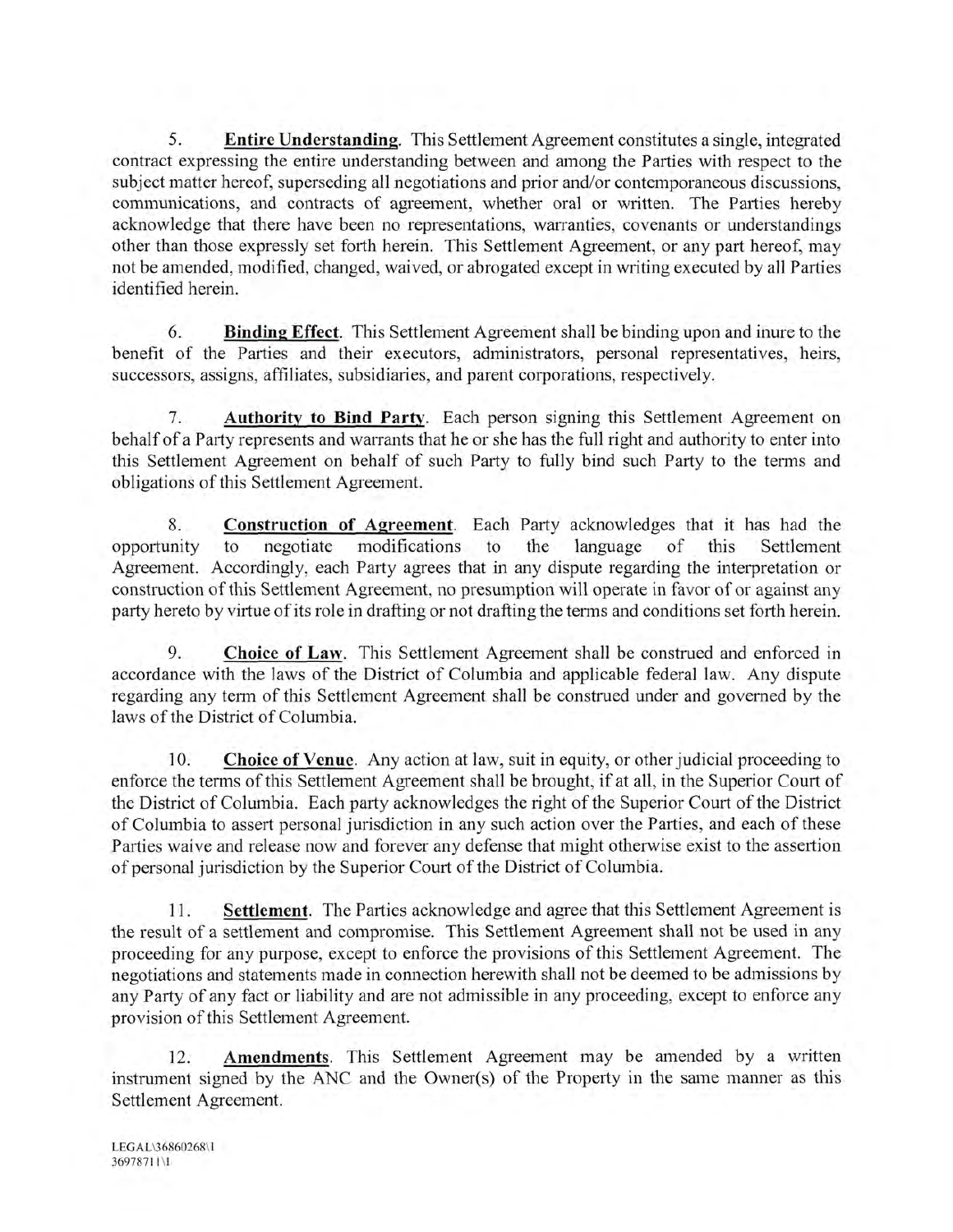13. **Default**. The Parties agree that, should circumstances occur in which one Party believes that there has been a violation of any provision of this Settlement Agreement by the other Party, the Party who claims such violation must provide prompt written notice to the other Party and must allow the other Party the opportunity to cure the breach or otherwise respond. Said notice must provide the circumstances of the alleged breach in sufficient detail to allow the Party receiving the notice to investigate the allegations in the notice and must allow five (5) calendar days for that Party to respond concerning whether it will make efforts to cure the breach or otherwise respond. Should the Parties not be able to reach an agreement as to a cure within the five (5) calendar day period, the Party who claims the alleged violation may then pursue legal action. If a breach is determined, the legal costs of any such action would be borne by the party found to be in breach of the contract.

14. Notice. Any notice required or permitted to be given under this Agreement shall be in writing and shall be sent to the following:

| If to ANC:      | Advisory Neighborhood Commission 2A<br>c/o West End Library<br>2301 L Street NW<br>Washington, DC 20037 |
|-----------------|---------------------------------------------------------------------------------------------------------|
| If to WASHREIT: | <b>Washington REIT</b><br>1775 Eye Street NW, Suite 1000<br>Washington, DC 20006                        |

Form of Notice. Notices under this Settlement Agreement will be deemed 15. sufficient if given by mail, addressed to the individuals specified below, or to such other individuals as the respective Parties may designate by notice from time to time. Notices so given will be effective upon receipt by the Party to which the notice is given.

Headings. The headings used in this Settlement Agreement shall not be deemed 16. to govern, limit, modify or in any manner affect the scope, meaning or intent of the provisions of this Settlement Agreement.

Severability. If any provision or application of a provision of this Settlement 17. Agreement is held to be unconstitutional or otherwise invalid, the declaration of invalidity shall not affect other provisions or applications of the Settlement Agreement which can be given effect without the invalid provision or application, and to this end the provisions of the Settlement Agreement are deemed severable.

Exhibits. The exhibits attached to this Settlement Agreement are made a part of 18. this Settlement Agreement and are incorporated into this Settlement Agreement by reference.

Execution in Counterparts. This Settlement Agreement may be executed in 19. counterparts, each of which constitutes an original and all of which constitute one and the same Settlement Agreement.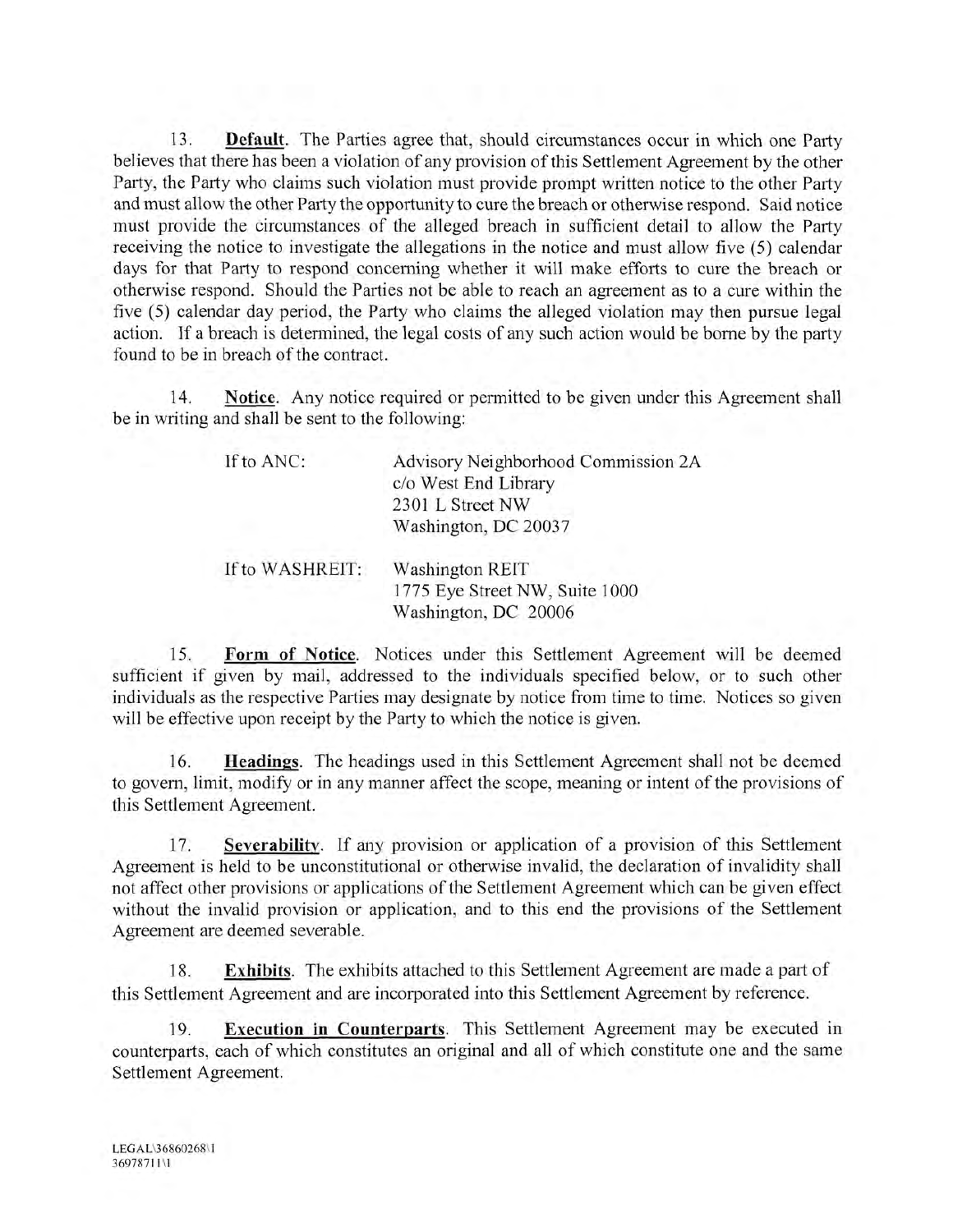20. Time is of the Essence. For all terms and conditions provided here in under this Settlement Agreement, time is of the essence.

[Signature pages follow]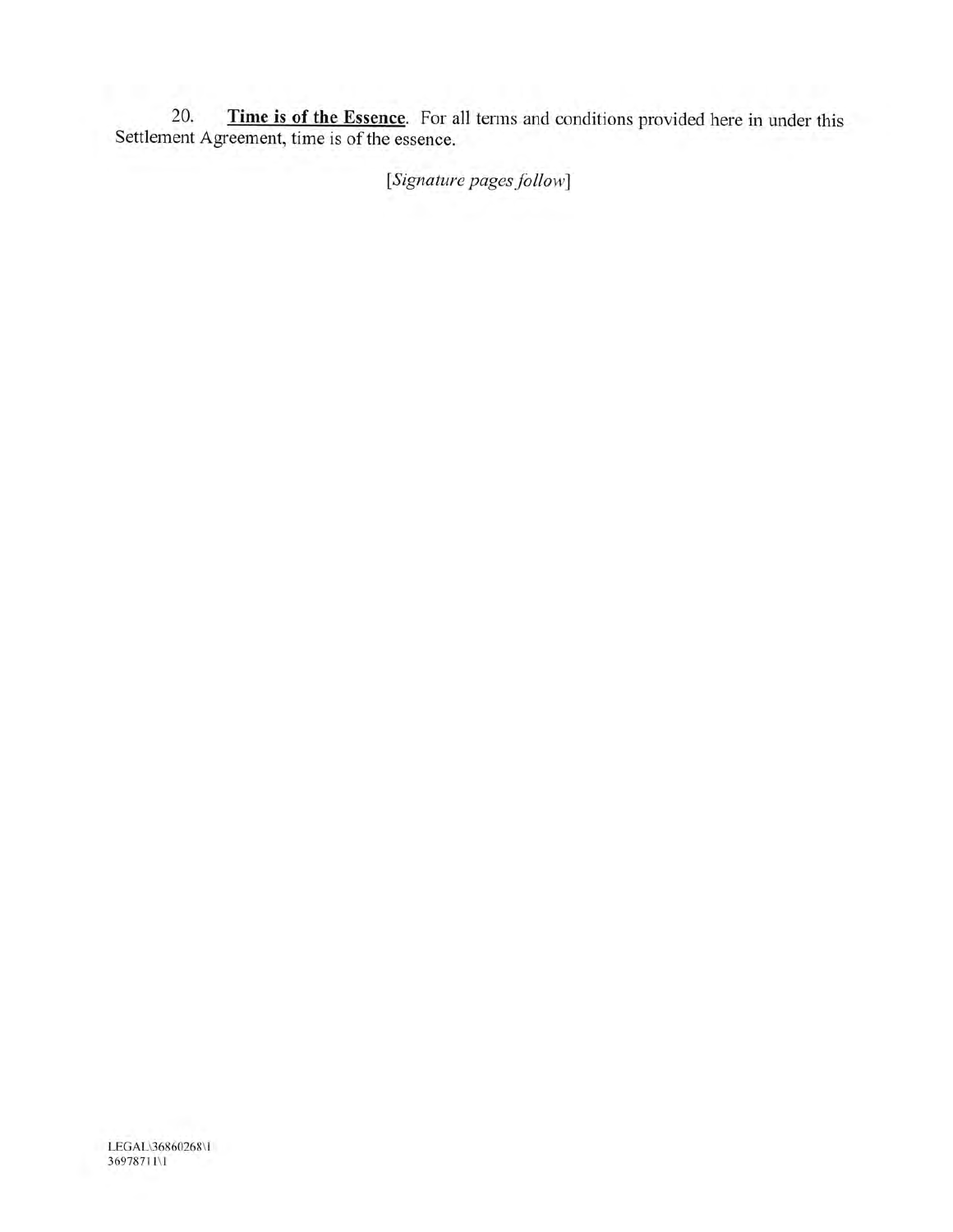WHEREFORE, the Parties execute this Settlement Agreement effective as of the date the last Party signs it.

# ADVISORY NEIGHBORHOOD COMMISSION 2A

| By:    | Date: |
|--------|-------|
| Name:  |       |
| Title: |       |

District of Columbia: SS STATE OF MARYLAND, LOUNTY OF TALBOT

On this  $\frac{1}{2}$  day of  $\frac{1}{2}$  day of  $\frac{1}{2}$  day of  $\frac{1}{2}$  day  $\frac{1}{2}$  day  $\frac{1}{2}$  day  $\frac{1}{2}$  day  $\frac{1}{2}$  day  $\frac{1}{2}$  day of  $\frac{1}{2}$  day  $\frac{1}{2}$  day of  $\frac{1}{2}$  day  $\frac{1}{2}$  day of  $\frac{1}{2}$  day LUILLIAM V. SEITTH J CHAIR for the Advisory Neighborhood Commission 2A, who was personally known to me or proved to me through documentary evidence to be the person named in the foregoing, and executed the same.

Subscribed and sworn to this  $(e^{i\pi}$  day of  $\sqrt{2018}$ .



Commission Expires:  $4 - 39 - 19$